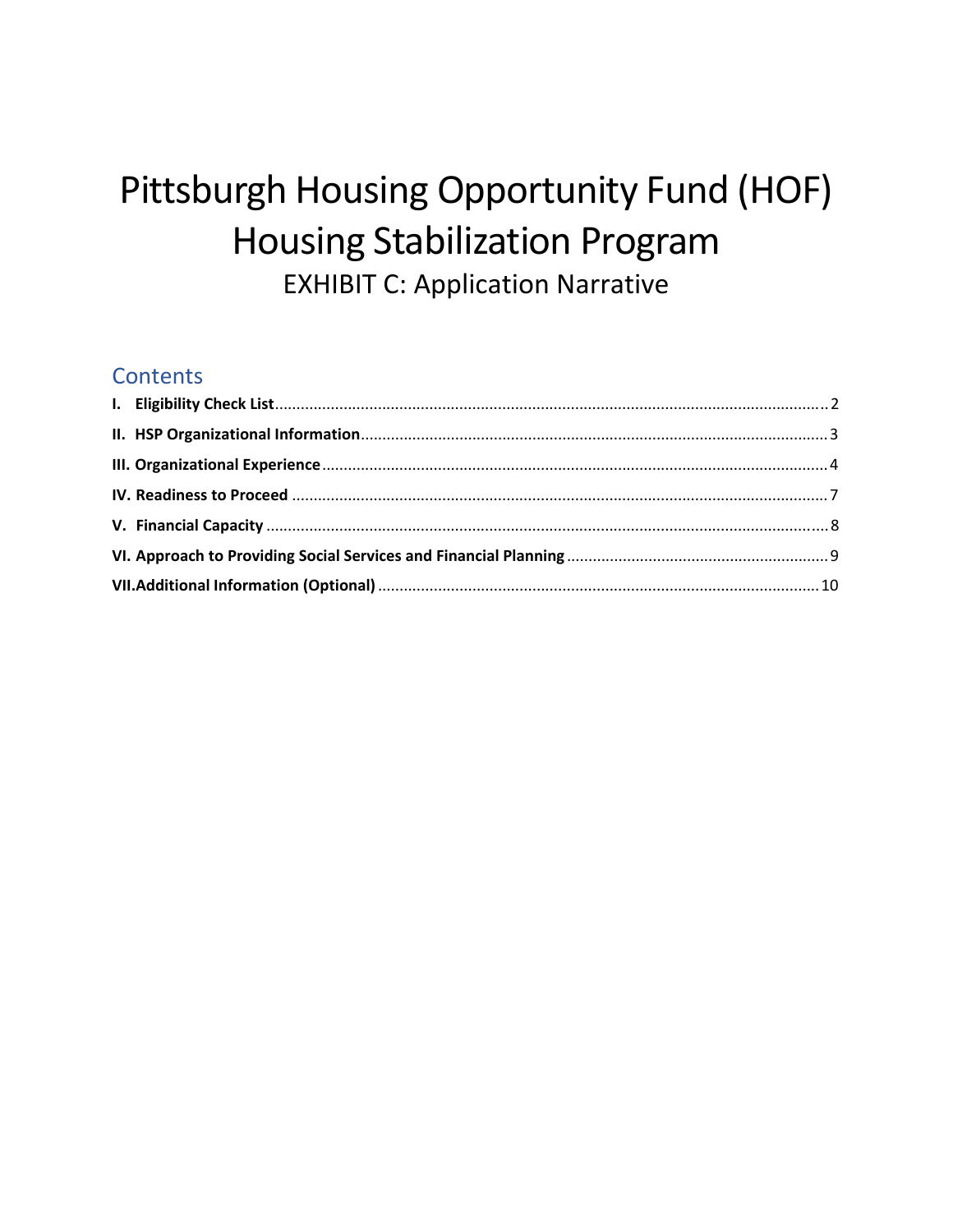## <span id="page-1-0"></span>**I. Eligibility Check List**

Check  $\Box$  if statement is true.

- $\Box$  The proposing Coordinated Entry Provider is familiar with additional community resources.
- $\Box$  Has the capacity to manage a high call volume
- $\Box$  Has cultural competence and the ability to interact with Households who are experiencing a crisis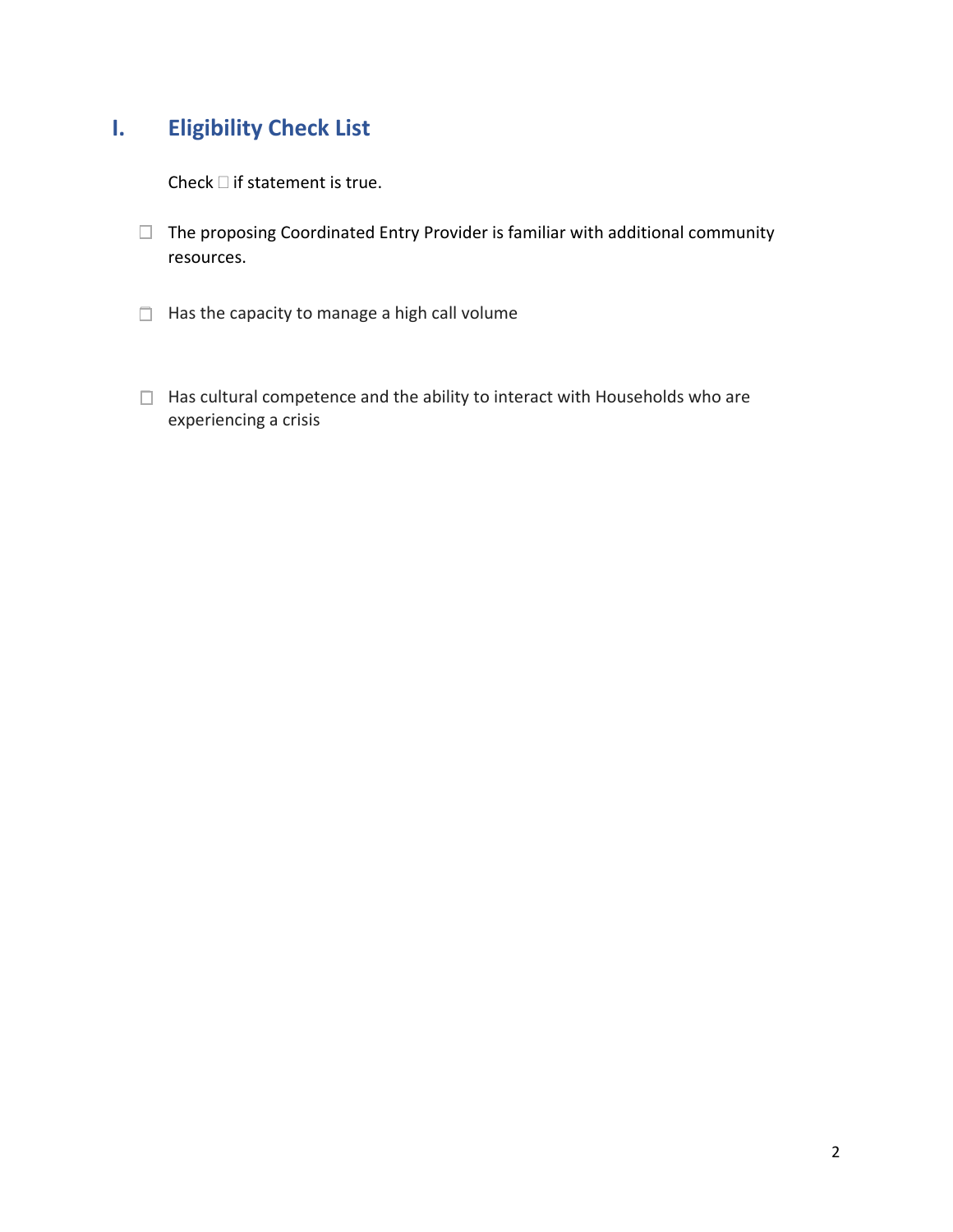# **II. HSP Organizational Information**

<span id="page-2-0"></span>

|                         | <b>Organization Name</b> | <b>Mailing Address</b> | <b>Website Address</b> | <b>Federal Tax ID#</b> |
|-------------------------|--------------------------|------------------------|------------------------|------------------------|
|                         |                          |                        |                        |                        |
|                         |                          |                        |                        |                        |
|                         |                          |                        |                        |                        |
|                         |                          |                        |                        |                        |
| <b>Service Provider</b> |                          |                        |                        |                        |
|                         |                          |                        |                        |                        |
|                         |                          |                        |                        |                        |
|                         |                          |                        |                        |                        |
|                         |                          |                        |                        |                        |

**1. Total HOF Funding Request—Use this space to explain the breakdown of costs**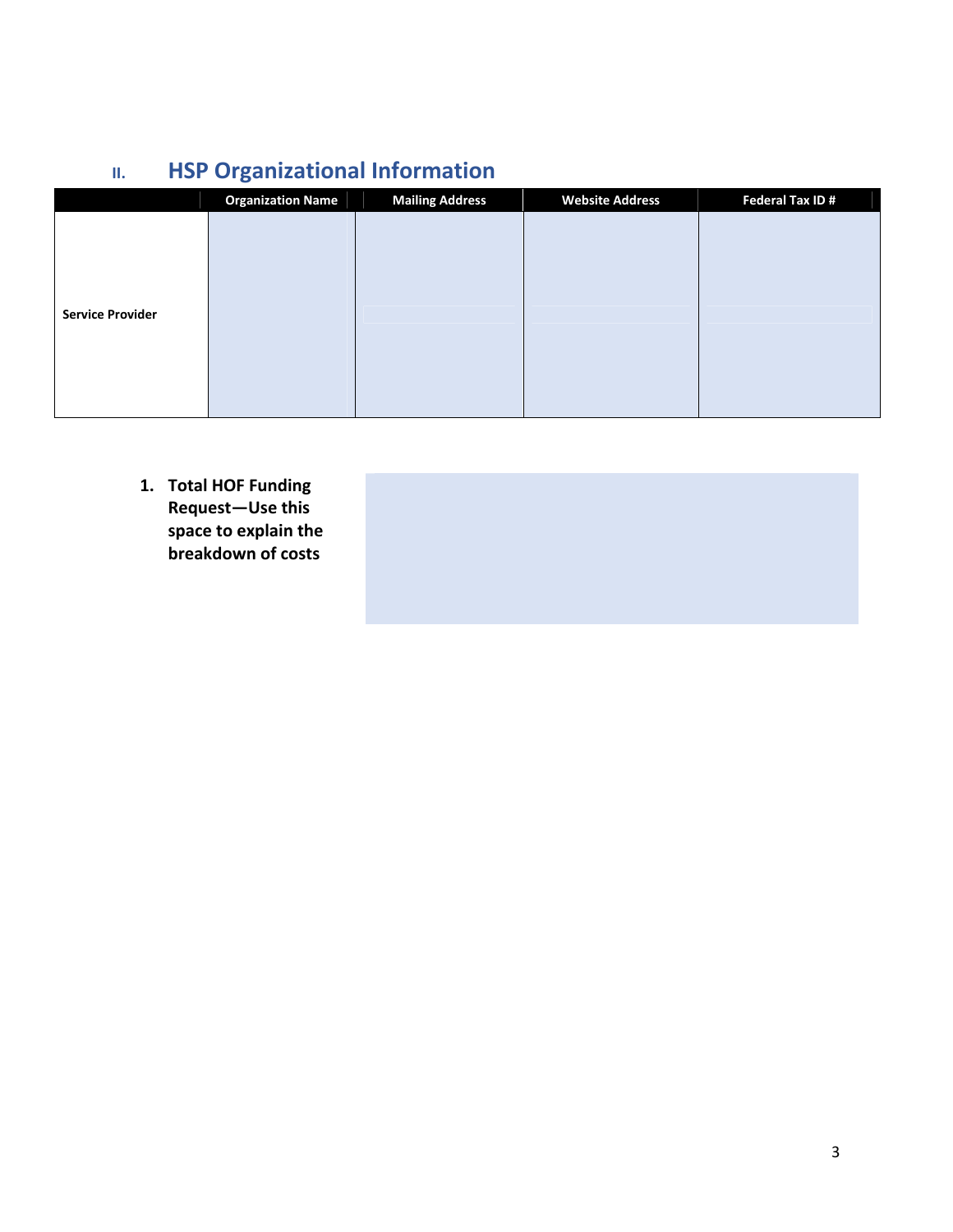## <span id="page-3-0"></span>**III. Organizational Experience**

Describe the proposing Service Provider. Include history of the organization, its mission, and current business operations. If responding organization(s) are forming a team, explain the relationship among the proposing team‐members. Proposing Service Provider must attach most recent financial audit (Attachment 1) and copy of not-for-profit certification--if applicable (Attachment 2).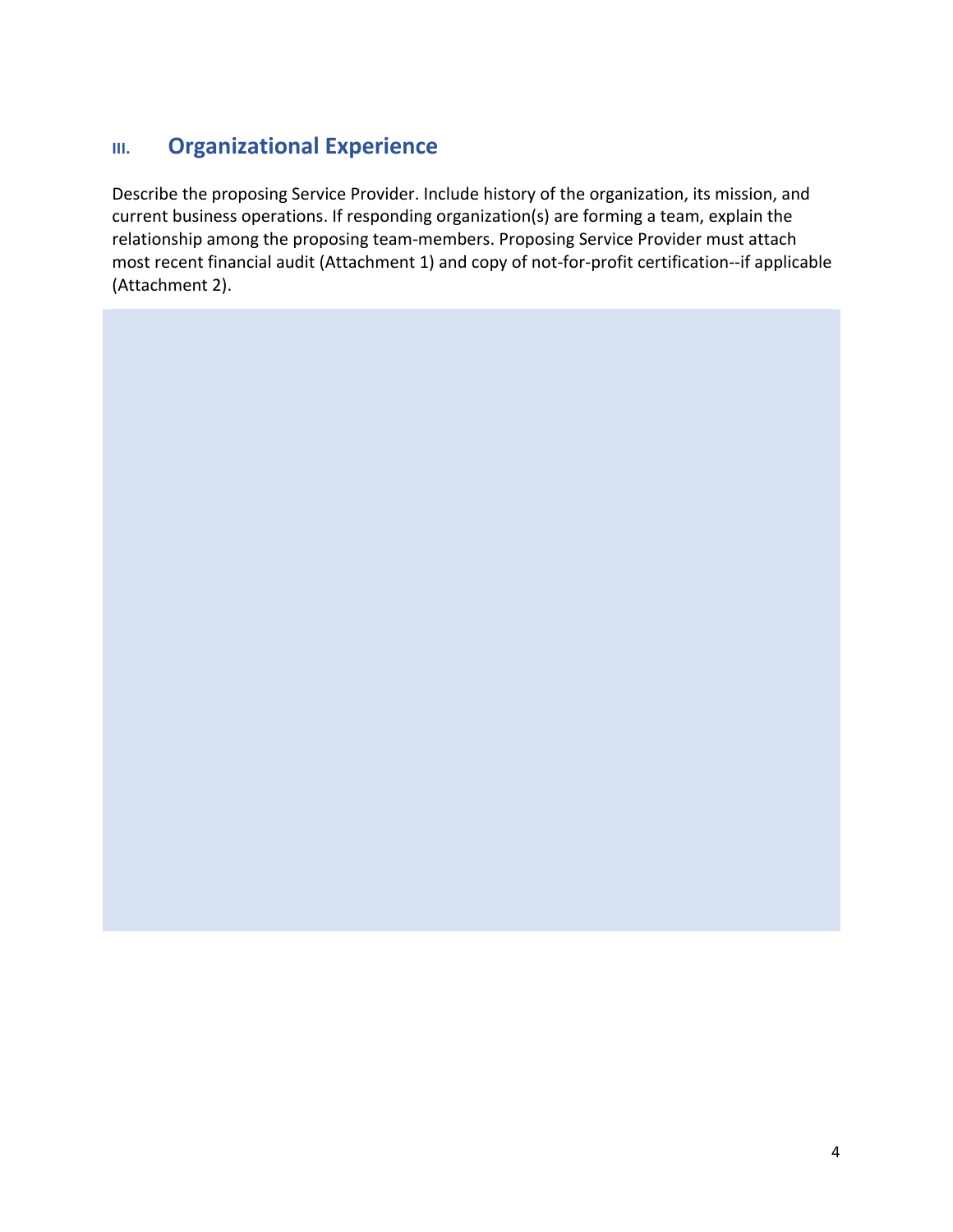Describe what prior experience the proposing Service Provider implementing programs similar to HOF HSP‐ stabilizing households, preventing homelessness, and/or decreasing time spent homeless. Please provide as much detail as possible about working with partners and funders to deliver such programs. What volume of households has the proposing Service Provider previously served? How much funding was deployed for these efforts?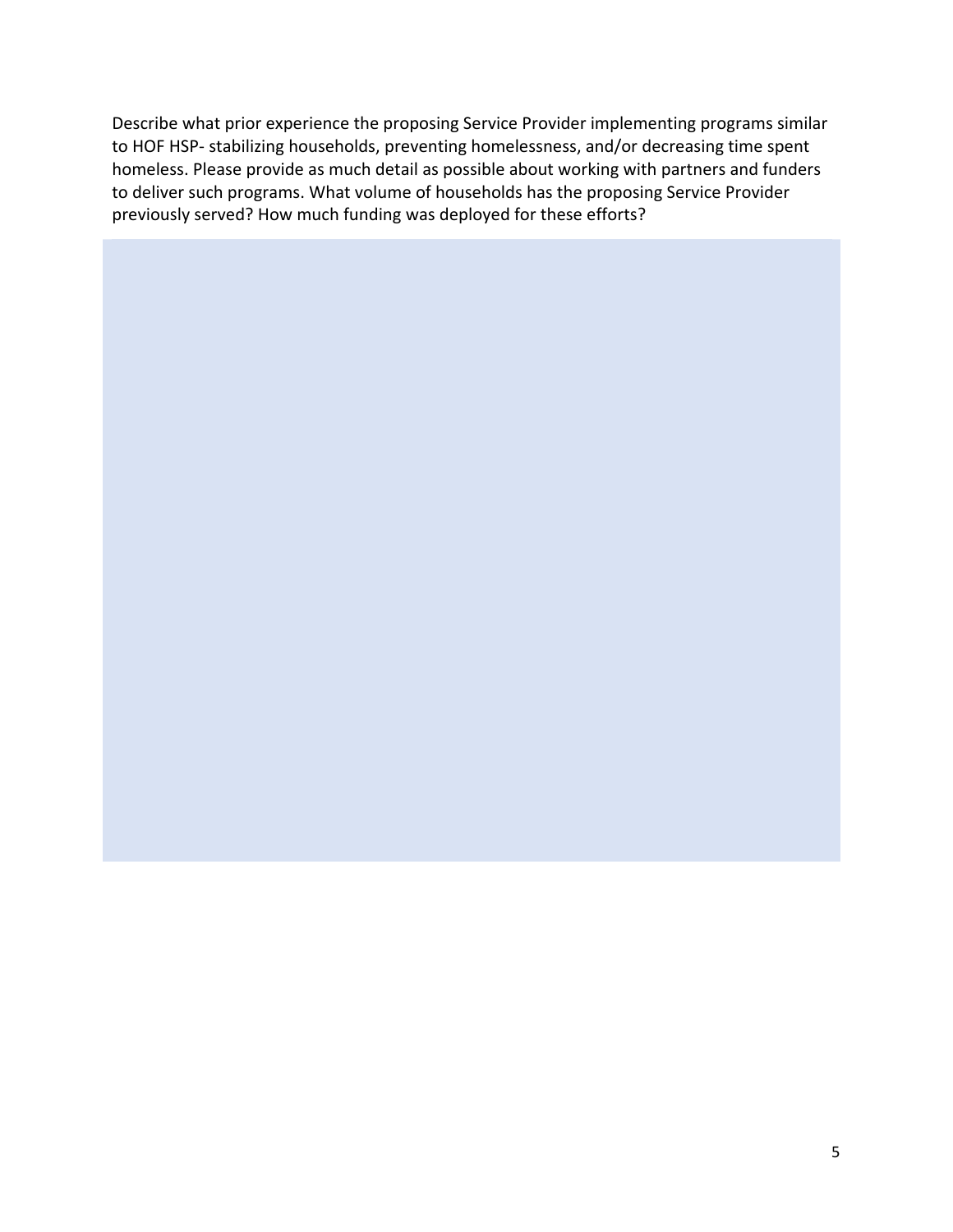Describe the proposing Service Provider's experience providing cultural competency trainings to ensure staff is responsive to diverse populations.

Does the proposing Service Provider have experience collaborating with community partners? Please explain.

Describe proposing Service Provider's Coordinated Entry System.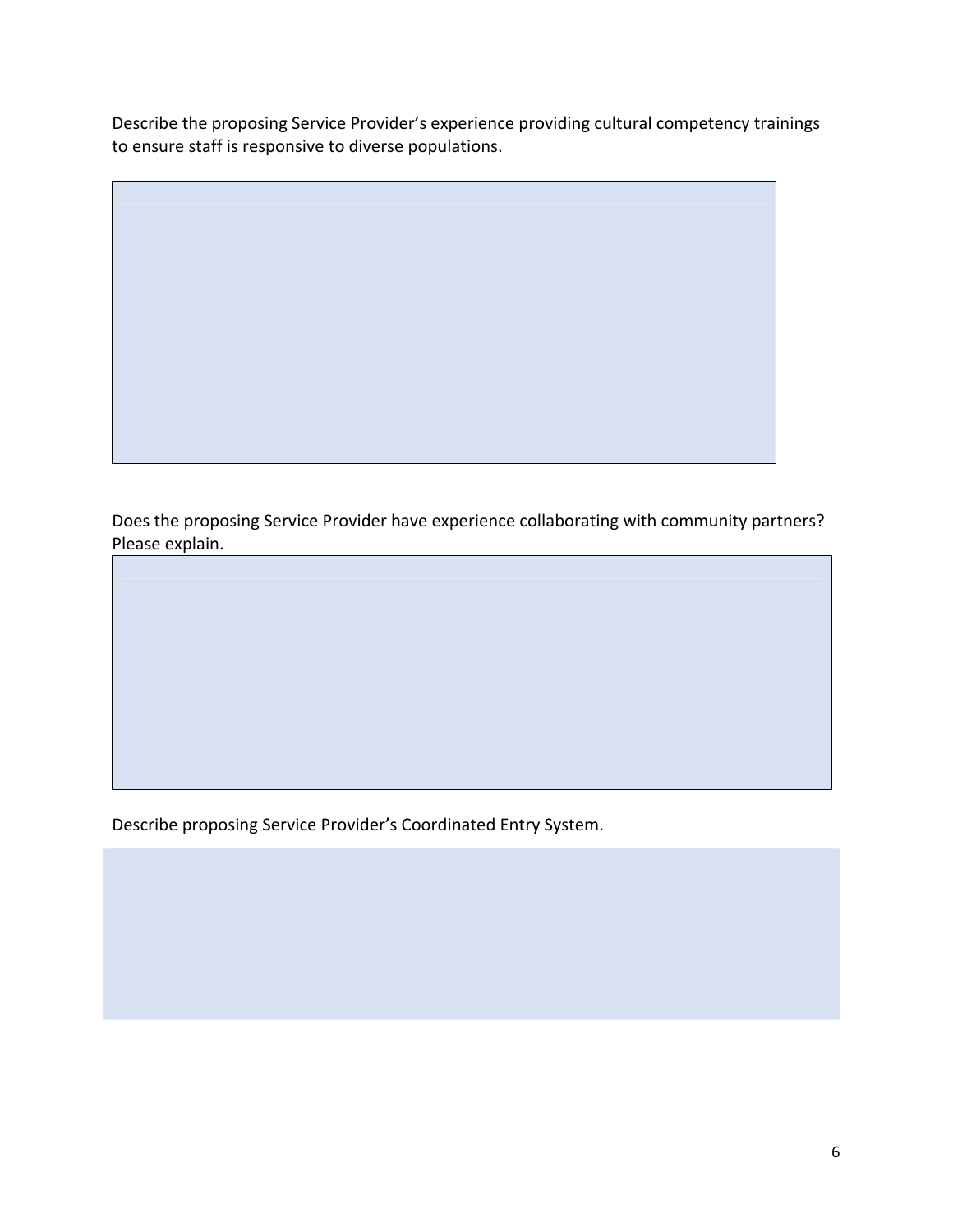Does proposing Service Provider have experience using DHS's HMIS system?

### <span id="page-6-0"></span>**IV. Readiness to Proceed**

What will be the proposing Service Provider's approach to staffing, should they be awarded HSP funds? As **Attachment 3,** please provide an organizational chart indicating staff responsible for administering the HSP funds and provide resumes for those staff.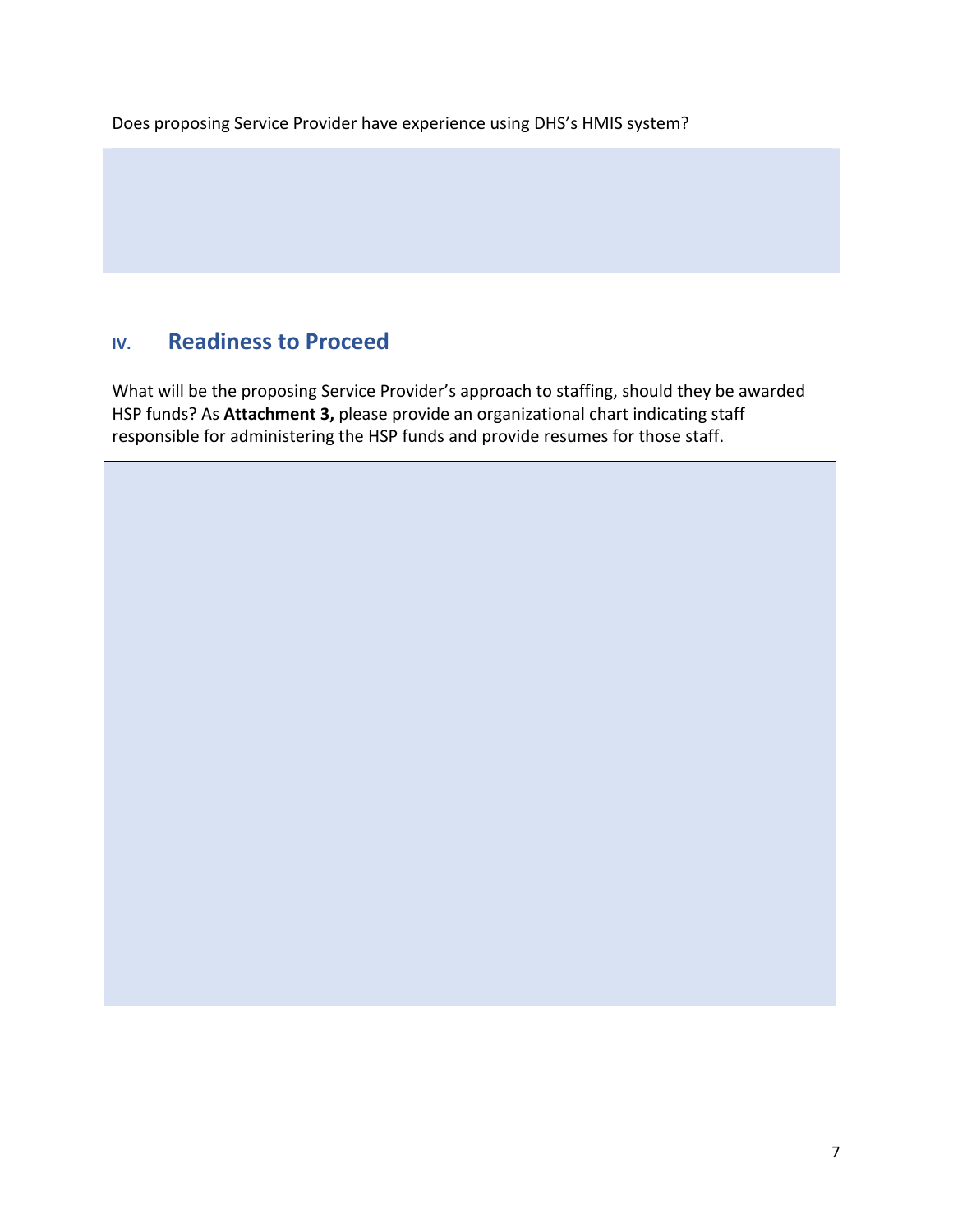## <span id="page-7-0"></span>**V. Financial Capacity**

What is the proposing Service Providers current monthly revenue into the organization? What is the annual operating budget for the organization?

 Attach the proposing Service Provider's last two Annual Audited Financial Statements (**Attachment 1**)

Has the proposing Service Provider ever received funding from a government entity?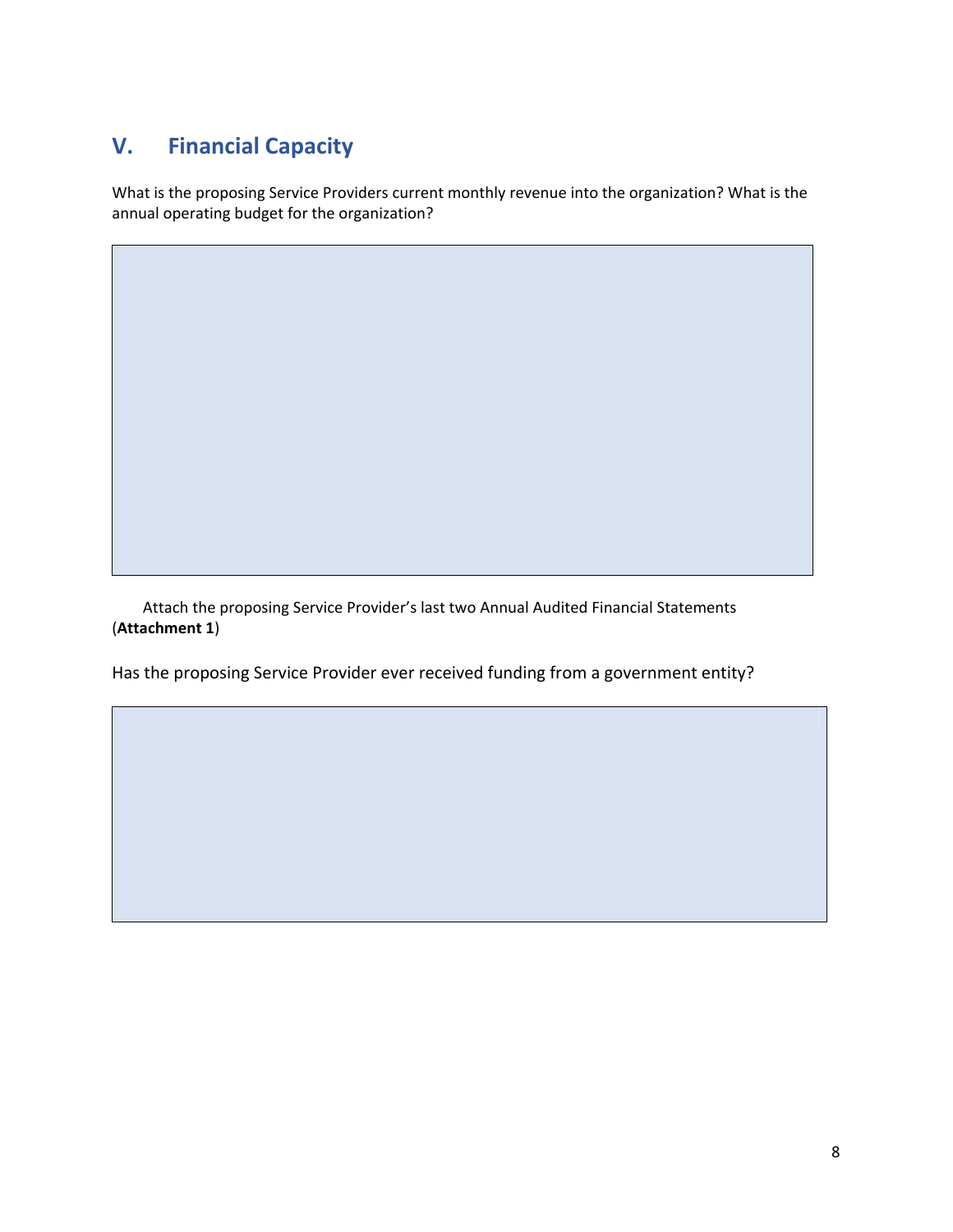## <span id="page-8-0"></span>**VI. Approach to Providing Social Services and Financial Planning**

What does the proposing Service Provider consider to be the core social services necessary to provide in conjunction with rental assistance in order for the HSP program to be successful?

How would the proposing Service Provider determine that HSP funds will be a one-time only need and that these funds will help stabilize the household?